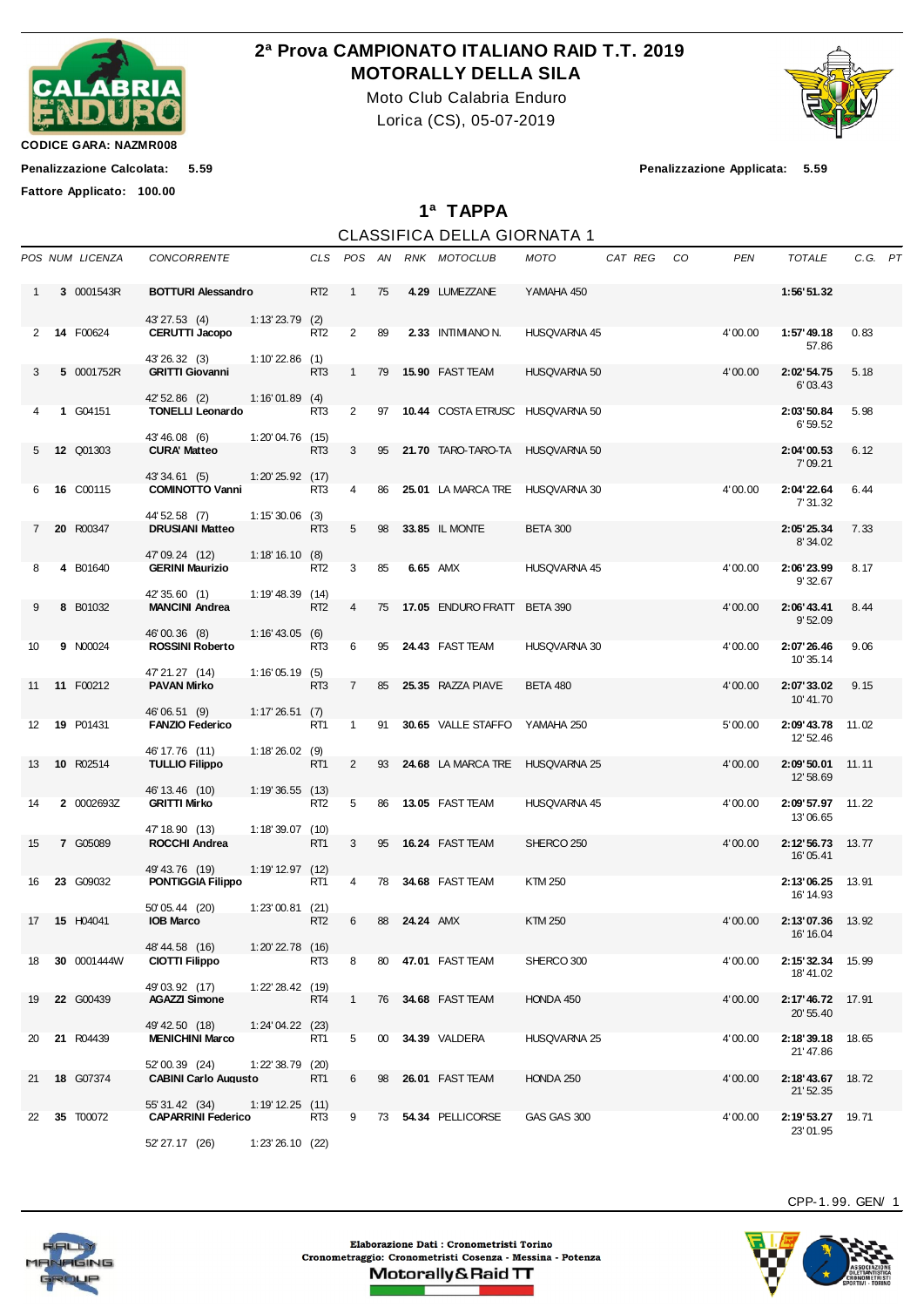|    | POS NUM LICENZA  | <b>CONCORRENTE</b>                                        |                      | CLS                     |                |    |              | POS AN RNK MOTOCLUB                 | <b>MOTO</b>     | CAT REG | CO | <b>PEN</b> | <b>TOTALE</b>                 | C.G. PT |  |
|----|------------------|-----------------------------------------------------------|----------------------|-------------------------|----------------|----|--------------|-------------------------------------|-----------------|---------|----|------------|-------------------------------|---------|--|
| 23 | 40 V02448        | <b>MAESTRAMI Lorenzo</b>                                  |                      | RT <sub>3</sub>         | 10             |    | 71 60.47 AMX |                                     | HUSQVARNA 50 S  |         |    | 11'00.00   | 2:20'29.71<br>23' 38.39       | 20.23   |  |
| 24 | 29 B00266        | 47' 51.87 (15)<br><b>VALENTINI Pierluiai</b>              | $1:21'37.84$ (18)    | RT4                     | $\overline{2}$ | 67 |              | 45.72 PEGASO                        | <b>KTM790</b>   |         |    | 4'00.00    | 2:23'46.43<br>26' 55.11       | 23.04   |  |
| 25 | 57 V01592        | 50'41.67 (21)<br><b>FRASSINI Stefano</b>                  | $1:29'04.76$ (27)    | RT <sub>2</sub>         | $7^{\circ}$    | 63 |              | <b>S. R</b> ISOLA D'ELBA            | HUSQVARNA 45    |         |    |            | 2:24'09.26<br>27' 17.94       | 23.36   |  |
| 26 | 32 U02451        | 54' 24.34 (29)<br><b>CANTORI Gilberto</b>                 | 1:29' 44.92 (28)     | RT4                     | 3              | 64 |              | 47.57 ACERBOLI                      | <b>KTM 125</b>  |         |    | 4'00.00    | 2:25' 12.82<br>28' 21.50      | 24.27   |  |
| 27 | 43 S01637        | 52' 12.18 (25)<br><b>POLI Carlo</b>                       | $1:29'00.64$ (26)    | RT3                     | 11             | 75 |              | 63.66 PEGASO                        | <b>KTM 500</b>  |         |    | 4'00.00    | 2:26' 11.95<br>29' 20.63      | 25.11   |  |
| 28 | 25 E01531        | 51'58.83 (23)<br><b>DEL CONTE Jacopo</b>                  | $1:30'$ 13.12 $(30)$ | RT3                     | 12             | 90 |              | 42.60 RAZZA PIAVE                   | BETA 300        |         |    | 4'00.00    | 2:27' 10.54<br>30' 19.22      | 25.95   |  |
| 29 | 28 0004276W      | 55' 14.44 (32)<br><b>VITALI Riccardo</b>                  | 1:27'56.10(25)       | RT <sub>2</sub>         | 8              | 59 |              | 44.62 T. BENELLI -                  | HUSQVARNA 45    |         |    | 4'00.00    | 2:27'56.41<br>31'05.09        | 26.60   |  |
| 30 | 27 T01045        | 51'31.91 (22)<br><b>CAPPELLUZZO Marco</b>                 | $1:32'$ 24.50 $(34)$ | RT <sub>2</sub>         | 9              | 95 |              | 44.45 FAST TEAM                     | SHERCO 300      |         |    | 4'00.00    | 2:29'01.28<br>32'09.96        | 27.53   |  |
| 31 | 26 B00646        | 52' 55.70 (27)<br><b>MICHELOTTI Paolo</b>                 | 1:32'05.58           | (33)<br>RT <sub>2</sub> | 10             | 60 |              | 43.63 TITANO                        | <b>KTM 450</b>  |         |    | 4'00.00    | 2:29'18.69<br>32' 27.37       | 27.77   |  |
|    | 32 502 R04104    | 55' 10.49 (31)<br><b>AMBROSI Marco</b>                    | 1:30'08.20(29)       | <b>RTS</b>              | $\mathbf{1}$   |    |              | 63 119.84 RAZZA PIAVE               | <b>BETA 390</b> |         |    | 4'00.00    | 2:30'26.47<br>33' 35.15       | 28.74   |  |
| 33 | 47 N01380        | 54' 27.22 (30)<br><b>MAGNINI Bernardo</b>                 | 1:31'59.25(32)       | RT <sub>4</sub>         | 4              | 66 |              | 67.82 MC A.M. COLL                  | HONDA 450       |         |    | 5'00.00    | 2:32' 19.12<br>35' 27.80      | 30.35   |  |
| 34 | 34 G08076        | 55' 55.87 (35)<br><b>CATANESE Francesco</b>               | 1:31'23.25(31)       | RT4                     | 5              | 70 |              | 53.69 OLD FARM RAC                  | <b>KTM 950</b>  |         |    | 4'00.00    | 2:33'13.05<br>36' 21.73       | 31.12   |  |
| 35 | 46 T03295        | 55' 19.23 (33)<br><b>PIETRI Filippo</b>                   | $1:33'53.82$ (36)    | RT <sub>1</sub>         | $\overline{7}$ |    |              | 02 67.27 IL MONTE                   | <b>BETA 125</b> |         |    |            | 2:35' 13.88<br>38' 22.56      | 32.84   |  |
| 36 | 31 F00690        | 56' 28.52 (37)<br><b>SALUCCI Domenico</b>                 | 1:38'45.36           | (37)<br>RT3             | 13             | 60 |              | 47.02 ACERBOLI                      | KTM 300         |         |    | 4'00.00    | 2:37'24.50<br>40'33.18        | 34.70   |  |
| 37 | 42 P00829        | 53' 59.80 (28)<br><b>MENICHINI Luca</b>                   | 1:39'24.70(38)       | RT <sub>2</sub>         | 11             | 65 |              | 61.68 VALDERA                       | <b>BETA 390</b> |         |    |            | 2:37' 28.82<br>40'37.50       | 34.77   |  |
| 38 | 50 P02466        | 57' 49.67 (40)<br><b>GOLZI Enrico</b>                     | 1:39'39.15(39)       | RT1                     | 8              | 51 |              | 91.34 ELITRANS                      | YAMAHA 250      |         |    | 4'00.00    | 2:39' 17.16<br>42' 25.84      | 36.31   |  |
| 39 | 51 H00649        | 1:01'24.60(46)<br><b>BONATO Roberto</b>                   | $1:33'52.56$ (35)    | RT <sub>1</sub>         | 9              | 60 |              | 93.94 ISOLA D'ELBA                  | <b>KTM 250</b>  |         |    | 1'00.00    | 2:41'27.58                    | 38.17   |  |
| 40 | 38 P02467        | 59' 38.49 (42) 1:40' 49.09 (42)<br><b>CAPELLI Stefano</b> |                      | RT <sub>2</sub>         |                |    |              | 12 63 56.00 ELITRANS                | KTM 450         |         |    |            | 44 36 26<br>2:42'23.66        | 38.97   |  |
| 41 | 44 G08116        | 59'06.23 (41)<br><b>CABINI Raffaella Fiamma</b>           | $1:43'$ 17.43 $(45)$ | <b>RTF</b>              | $\overline{1}$ |    |              | 96 64.60 FAST TEAM                  | <b>BETA 125</b> |         |    |            | 45' 32.34<br>2:42'37.26 39.16 |         |  |
|    | 42 503 V02004    | 1:02'36.64(48)<br><b>MARCHESE Fabrizio</b>                | $1:40'00.62$ (40)    | <b>RTS</b>              | $2^{\circ}$    |    |              | 85 145.15 REGOLARITA`               | SHERCO 300      | S       |    | 4'00.00    | 45' 45.94<br>2:44'41.44 40.94 |         |  |
| 43 | 39 103643        | $1:00'$ 27.12 $(43)$<br>DI VINCENZO Fabrizio              | 1:40'14.32 (41)      | RT3                     | 14             |    |              | 63 56.27 SAHARA PROJE BETA 500      |                 |         |    |            | 47' 50.12<br>2:45'53.90       | 41.97   |  |
| 44 | 48 T01682        | 55' 56.28 (36)<br><b>DE NARDIS Giuseppe</b>               | 1:49'57.62(50)       | RT3                     |                |    |              | 15 76 75.96 SAHARA PROJE BETA 500   |                 |         |    | 2'00.00    | 49'02.58<br>2:45'59.38        | 42.05   |  |
|    | 45 504 M01437    | 1:01'02.67 (45)<br><b>SANDRI Stefano</b>                  | 1:42'56.71(44)       | <b>RTS</b>              | 3 <sup>1</sup> |    |              | 65 183.31 ALPIMOTO CLU KTM 450      |                 |         |    | 4'00.00    | 49'08.06<br>2:46' 18.31       | 42.32   |  |
| 46 | 37 N01461        | 57'27.60 (38)<br><b>BELLI Amedeo</b>                      | 1:44'50.71(48)       | RT2                     |                |    |              | 13 65 55.62 REGOLARITA              | SHERCO 450      |         |    | 4'00.00    | 49' 26.99<br>2:46'44.64       | 42.69   |  |
| 47 | 33 0003211C      | 57' 48.83 (39)<br><b>MIOTTO Mirco</b>                     | $1:44'55.81$ (49)    | RT3                     |                |    |              | 16 64 48.71 RAZZA PIAVE             | BETA 480        |         |    | 4'00.00    | 49' 53.32<br>2:48'21.15 44.07 |         |  |
| 48 | <b>52</b> U00433 | $1:00'$ 46.78 $(44)$<br><b>SALIVA Valerio</b>             | 1:43'34.37(47)       | RT <sub>4</sub>         | 6              |    |              | 63 97.47 CAEREVETUS                 | HONDA 1000      |         |    | 4'00.00    | 51'29.83<br>2:50'16.09        | 45.71   |  |
| 49 | 58 S03987        | $1:02'$ 45.53 (49)<br><b>PALMER Carmelo</b>               | $1:43'30.56$ (46)    | RT3                     |                |    |              | 17 72 S.R. CALABRIA END             | KTM 300         | S       |    | 4'00.00    | 53' 24.77<br>2:55' 53.35      | 50.52   |  |
| 50 | 54 P05874        | $1:01'37.66$ (47)<br>POZZO Giuseppe                       | $1:50' 15.69$ (51)   | RT4                     | $7^{\circ}$    |    |              | 65 121.80 LA MARCA TRE HUSQVARNA 69 |                 |         |    | 4'00.00    | 59'02.03<br>2:57'05.83        | 51.55   |  |
| 51 | 49 Q04221        | 1:11'01.27(51)<br><b>CONTER Guido Giovanni</b>            | 1:42'04.56 (43)      | RT1                     |                |    |              | 10 67 80.22 BI&TI                   | KTM 250         |         |    | 9'00.00    | 1:00' 14.51<br>3:05'55.81     | 59.11   |  |
|    |                  | 1:04'18.79 (50) 1:52'37.02 (52)                           |                      |                         |                |    |              |                                     |                 |         |    |            | 1:09'04.49                    |         |  |